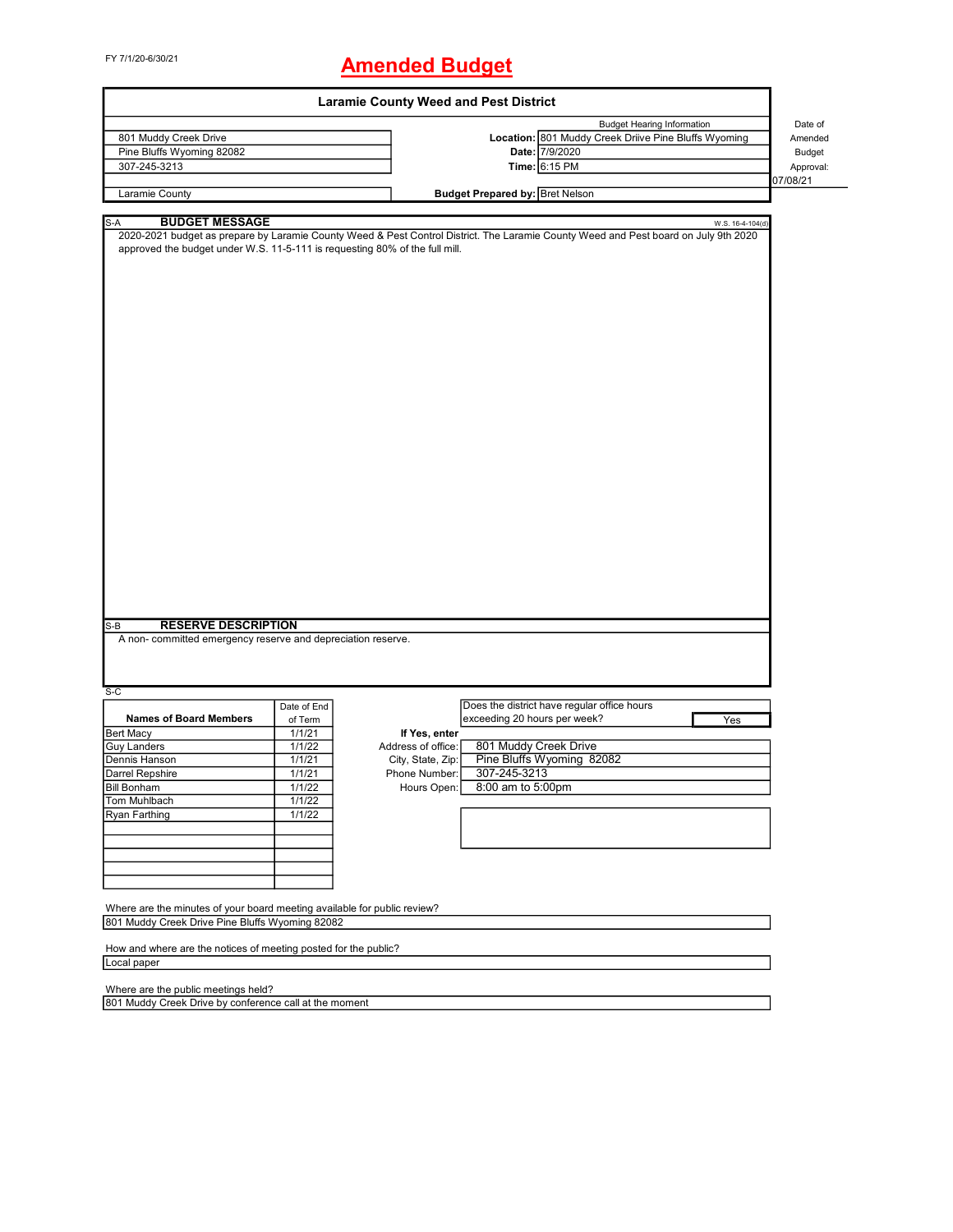### **AMENDED BUDGET SUMMARY**

|       | <b>OVERVIEW</b>                                             | 2018-2019<br>Actual | 2019-2020<br>Estimated | 2020-2021<br>Proposed | Final Approval | Amended<br><b>Budget</b> |
|-------|-------------------------------------------------------------|---------------------|------------------------|-----------------------|----------------|--------------------------|
| $S-1$ | <b>Total Budgeted Expenditures</b>                          | \$2,116,482         | \$1,759,372            | \$2,190,504           | \$2,190,504    | \$2,202,939              |
| $S-2$ | <b>Total Principal to Pay on Debt</b>                       | \$0                 | \$0                    | \$0                   | \$0            | \$0                      |
| $S-3$ | <b>Total Change to Restricted Funds</b>                     | \$0                 | \$463                  | \$594                 | \$594          | \$594                    |
|       |                                                             |                     |                        |                       |                |                          |
| $S-4$ | <b>Total General Fund and Forecasted Revenues Available</b> | \$10.346.081        | \$10,007.111           | \$10,597,446          | \$10.597.446   | \$10,597,446             |
|       |                                                             |                     |                        |                       |                |                          |
| $S-5$ | Amount requested from County Commissioners                  | \$1.982.555         | \$1,922,780            | \$1,778,875           | \$1,778,875    | \$1,778,875              |
|       |                                                             |                     |                        |                       |                |                          |
| $S-6$ | <b>Additional Funding Needed:</b>                           |                     |                        | \$0                   | \$0            | \$0                      |

|                   | <b>REVENUE SUMMARY</b>                           | 2018-2019<br>Actual | 2019-2020<br>Estimated | 2020-2021<br>Proposed                 | <b>Final Approval</b> | Amended       |
|-------------------|--------------------------------------------------|---------------------|------------------------|---------------------------------------|-----------------------|---------------|
|                   |                                                  |                     |                        |                                       |                       | <b>Budget</b> |
| $S-7$             | <b>Operating Revenues</b>                        | \$651,536           | \$350,263              | \$600,000                             | \$600,000             | \$600,000     |
| $S-8$             | Tax levy (From the County Treasurer)             | \$1,982,555         | \$1,922,780            | \$1,778,875                           | \$1,778,875           |               |
|                   |                                                  |                     | \$58,667               |                                       |                       | \$1,778,875   |
| $S-9$             | <b>Government Support</b>                        | \$32,656            |                        | \$32,656                              | \$32,656              | \$32,656      |
| $S-10$            | Grants                                           | \$0                 | \$0                    | \$0                                   | \$0                   | \$0           |
| $S-11$            | Other County Support (Not from Co. Treas.)       | \$0                 | \$0                    | \$0                                   | \$0                   | \$0           |
| $S-12$            | <b>Miscellaneous</b>                             | \$47,673            | \$43,740               | \$49,200                              | \$49,200              | \$49,200      |
| $S-13$            | <b>Other Forecasted Revenue</b>                  | \$0                 | \$0                    | \$0                                   | \$0                   | \$0           |
| $S-14$            | <b>Total Revenue</b>                             | \$2,714,420         | \$2,375,450            | \$2,460,731                           | \$2.460.731           | \$2,460,731   |
| FY 7/1/20-6/30/21 |                                                  |                     |                        | Laramie County Weed and Pest District |                       |               |
|                   | <b>EXPENDITURE SUMMARY</b>                       | 2018-2019           | 2019-2020              | 2020-2021                             |                       | Amended       |
|                   |                                                  | Actual              | Estimated              | Proposed                              | <b>Final Approval</b> | <b>Budget</b> |
|                   |                                                  |                     |                        |                                       |                       |               |
| $S-15$            | <b>Capital Outlay</b>                            | \$105,095           | \$6,899                | \$120,000                             | \$120,000             | \$120,000     |
| $S-16$            | <b>Interest and Fees On Debt</b>                 | \$0                 | \$0                    | \$0                                   | \$0                   | \$0           |
| $S-17$            | <b>Administration</b>                            | \$124,134           | \$119,410              | \$145,500                             | \$145,500             | \$145,500     |
| $S-18$            | <b>Operations</b>                                | \$1,677,703         | \$1,398,363            | \$1,676,004                           | \$1,676,004           | \$1,676,004   |
| $S-19$            | <b>Indirect Costs</b>                            | \$209,550           | \$234,700              | \$249,000                             | \$249,000             | \$261,435     |
| <b>S-20R</b>      | <b>Expenditures paid by Reserves</b>             | \$0                 | \$0                    | \$0                                   | \$0                   | \$0           |
| $S-20$            | <b>Total Expenditures</b>                        | \$2,116,482         | \$1,759,372            | \$2,190,504                           | \$2,190,504           | \$2,202,939   |
|                   |                                                  |                     |                        |                                       |                       |               |
|                   | <b>DEBT SUMMARY</b>                              | 2018-2019           | 2019-2020              | 2020-2021                             | <b>Final Approval</b> | Amended       |
|                   |                                                  | Actual              | Estimated              | Proposed                              |                       | <b>Budget</b> |
|                   |                                                  |                     |                        |                                       |                       |               |
| $S-21$            | <b>Principal Paid on Debt</b>                    | \$0                 | \$0                    | \$0                                   | \$0                   | \$0           |
|                   | <b>CASH AND INVESTMENTS</b>                      | 2018-2019           | 2019-2020              | 2020-2021                             | <b>Final Approval</b> | Amended       |
|                   |                                                  | Actual              | Estimated              | Proposed                              |                       | <b>Budget</b> |
| $S-22$            | <b>TOTAL GENERAL FUNDS</b>                       | \$7,631,661         | \$7,631,661            | \$8,136,715                           | \$8,136,715           | \$8,136,715   |
|                   |                                                  |                     |                        |                                       |                       |               |
|                   | <b>Summary of Reserve Funds</b>                  |                     |                        |                                       |                       |               |
| $S-23$            | <b>Beginning Balance in Reserve Accounts</b>     |                     |                        |                                       |                       |               |
| $S-24$            | a. Sinking and Debt Service Funds                | \$0                 | \$0                    | \$0                                   | \$0                   | \$0           |
| $S-25$            |                                                  |                     |                        |                                       |                       | \$301,057     |
|                   |                                                  |                     |                        |                                       |                       |               |
| $S-26$            | b. Reserves<br>c. Bond Funds                     | \$300,594<br>\$0    | \$300,594<br>\$0       | \$301,057<br>\$0                      | \$301,057<br>\$0      | \$0           |
|                   |                                                  | \$300,594           | \$300,594              | \$301,057                             | \$301,057             | \$301,057     |
|                   | Total Reserves (a+b+c)<br>Amount to be added     |                     |                        |                                       |                       |               |
| $S-27$            |                                                  |                     |                        |                                       |                       |               |
| $S-28$<br>$S-29$  | a. Sinking and Debt Service Funds<br>b. Reserves | \$0<br>\$0          | \$0<br>\$463           | \$0<br>\$594                          | \$0<br>\$594          | \$0<br>\$594  |
|                   | c. Bond Funds                                    |                     |                        | \$0                                   |                       |               |
| $S-30$            |                                                  | \$0                 | \$0                    |                                       | \$0                   | \$0           |
|                   | Total to be added (a+b+c)                        | \$0                 | \$463                  | \$594                                 | \$594                 | \$594         |
| $S-31$            | Subtotal                                         | \$300,594           | \$301,057              | \$301,651                             | \$301,651             | \$301,651     |
| $S-32$            | Less Total to be spent                           | \$0                 | \$0                    | \$0                                   | \$0                   | \$0           |
| $S-33$            | TOTAL RESERVES AT END OF FISCAL YEAR             | \$300.594           | \$301.057              | \$301,651                             | \$301.651             | \$301.651     |

*Budget Officer / District Official (if not same as "Submitted by")*

Date adopted by Special District

Pine Bluffs Wyoming 82082 **DISTRICT ADDRESS:** 801 Muddy Creek Drive **PREPARED** BY: Bret Nelson

**DISTRICT PHONE:** 307-245-3213

1/23/19 *Form approved by Wyoming Department of Audit, Public Funds Division* FY 7/1/20-6/30/21 *Prepared in compliance with the Uniform Municipal Fiscal Procedures Act (W.S. 16-4-101 through 124) as it applies.*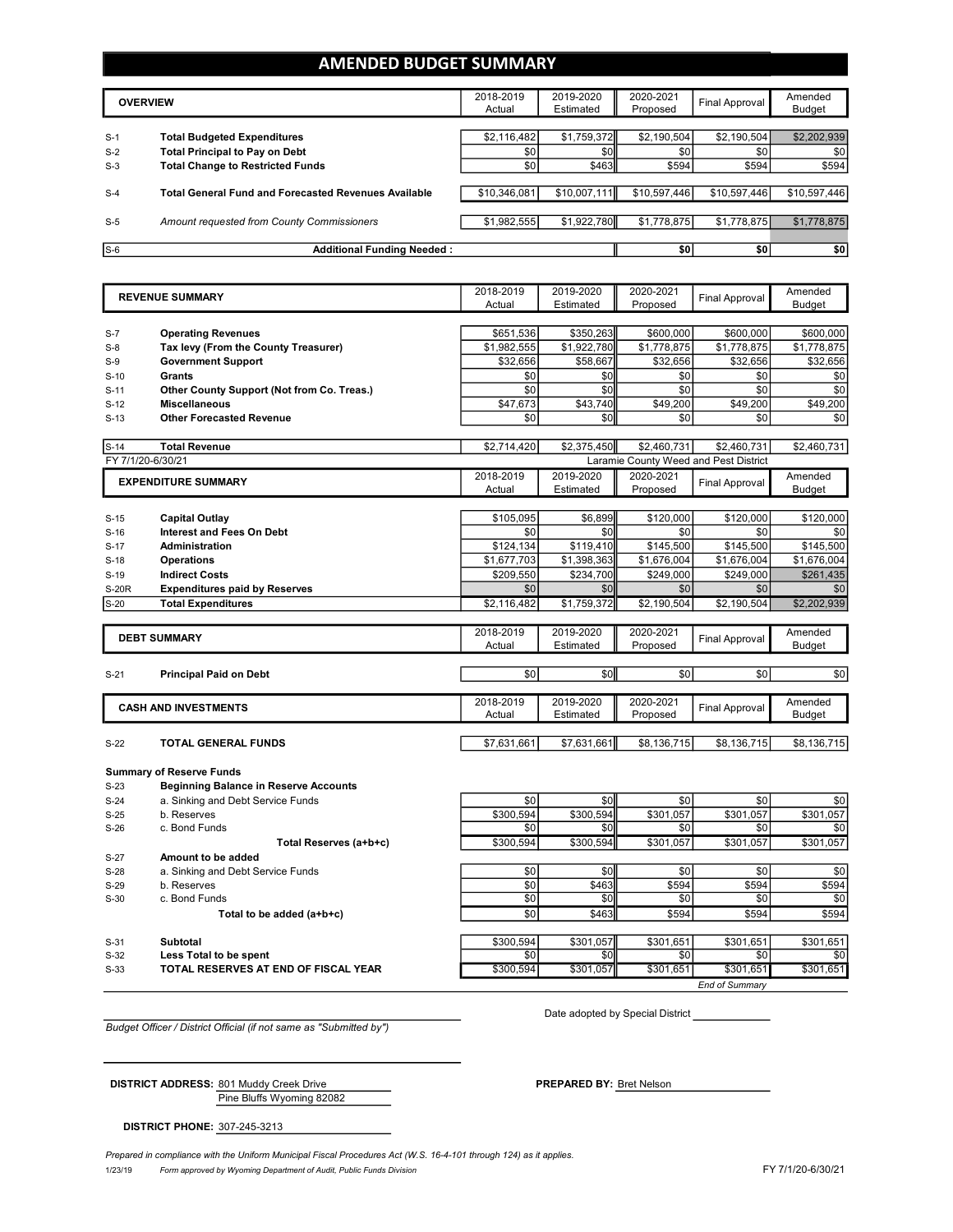Laramie County Weed and Pest District

**NAME OF DISTRICT/BOARD**

**FYE** 6/30/2021

|           | PROPERTY TAXES AND ASSESSMENTS                 |                     |                        |                       |                       |                          |
|-----------|------------------------------------------------|---------------------|------------------------|-----------------------|-----------------------|--------------------------|
|           |                                                |                     |                        |                       |                       |                          |
|           |                                                | 2018-2019           | 2019-2020              | 2020-2021             | <b>Final Approval</b> | Amended                  |
|           |                                                | Actual              | Estimated              | Proposed              |                       | <b>Budget</b>            |
| $R-1$     | <b>Property Taxes and Assessments Received</b> |                     |                        |                       |                       |                          |
| $R-1.1$   | Tax Levy (From the County Treasurer)           | \$1,982,555         | \$1,922,780            | \$1,778,875           | \$1,778,875           | \$1,778,875              |
| $R-1.2$   | Other County Support                           |                     |                        |                       |                       |                          |
|           |                                                |                     |                        |                       |                       |                          |
|           | <b>FORECASTED REVENUE</b>                      |                     |                        |                       |                       |                          |
|           |                                                |                     |                        |                       |                       |                          |
|           |                                                | 2018-2019<br>Actual | 2019-2020<br>Estimated | 2020-2021<br>Proposed | <b>Final Approval</b> | Amended<br><b>Budget</b> |
|           | <b>Revenues from Other Governments</b>         |                     |                        |                       |                       |                          |
| $R-2$     |                                                |                     |                        |                       |                       |                          |
| $R-2.1$   | <b>State Aid</b>                               | \$32,656            | \$58,667               | \$32,656              | \$32,656              | \$32,656                 |
| $R-2.2$   | Additional County Aid (non-treasurer)          |                     |                        |                       |                       |                          |
| $R-2.3$   | City (or Town) Aid                             |                     |                        |                       |                       |                          |
| $R - 2.4$ | Other (Specify)                                |                     |                        |                       |                       |                          |
| $R-2.5$   | <b>Total Government Support</b>                | \$32,656            | \$58,667               | \$32,656              | \$32,656              | \$32,656                 |
| $R-3$     | <b>Operating Revenues</b>                      |                     |                        |                       |                       |                          |
| $R-3.1$   | <b>Customer Charges</b>                        |                     |                        |                       |                       |                          |
| $R-3.2$   | Sales of Goods or Services                     | \$651,536           | \$350,263              | \$600,000             | \$600,000             | \$600,000                |
| $R-3.3$   | <b>Other Assessments</b>                       |                     |                        |                       |                       |                          |
| $R - 3.4$ | <b>Total Operating Revenues</b>                | \$651,536           | \$350,263              | \$600,000             | \$600,000             | \$600,000                |
| $R-4$     | Grants                                         |                     |                        |                       |                       |                          |
| $R-4.1$   | <b>Direct Federal Grants</b>                   |                     |                        |                       |                       |                          |
| $R-4.2$   | Federal Grants thru State Agencies             |                     |                        |                       |                       |                          |
| $R-4.3$   | <b>Grants from State Agencies</b>              |                     |                        |                       |                       |                          |
| $R-4.4$   | <b>Total Grants</b>                            | \$0                 | \$0                    | \$0                   | \$0                   | \$0                      |
| $R-5$     | <b>Miscellaneous Revenue</b>                   |                     |                        |                       |                       |                          |
| $R-5.1$   | Interest                                       | \$39,546            | \$43,740               | \$45,000              | \$45,000              | \$45,000                 |
| $R-5.2$   | Other: Specify<br>sale of pickup               | \$8,127             |                        | \$4,200               | \$4,200               | \$4,200                  |
| $R-5.3$   | Other: Additional                              |                     |                        |                       |                       |                          |
| $R - 5.4$ | <b>Total Miscellaneous</b>                     | \$47.673            | \$43,740               | \$49,200              | \$49.200              | \$49.200                 |
| $R - 5.5$ | <b>Total Forecasted Revenue</b>                | \$731.865           | \$452.670              | \$681.856             | \$681,856             | \$681,856                |
|           |                                                |                     |                        |                       |                       |                          |
| $R-6$     | <b>Other Forecasted Revenue</b>                |                     |                        |                       |                       |                          |
| $R-6.1$   | a. Other past due-as estimated by Co. Treas.   |                     |                        |                       |                       |                          |
| $R-6.2$   | b. Other forecasted revenue (specify):         |                     |                        |                       |                       |                          |
| $R-6.3$   |                                                |                     |                        |                       |                       |                          |
| $R-6.4$   |                                                |                     |                        |                       |                       |                          |
| $R-6.5$   |                                                |                     |                        |                       |                       |                          |

R-6.6 **Total Other Forecasted Revenue (a+b)** \$0 \$0 \$0 \$0 \$0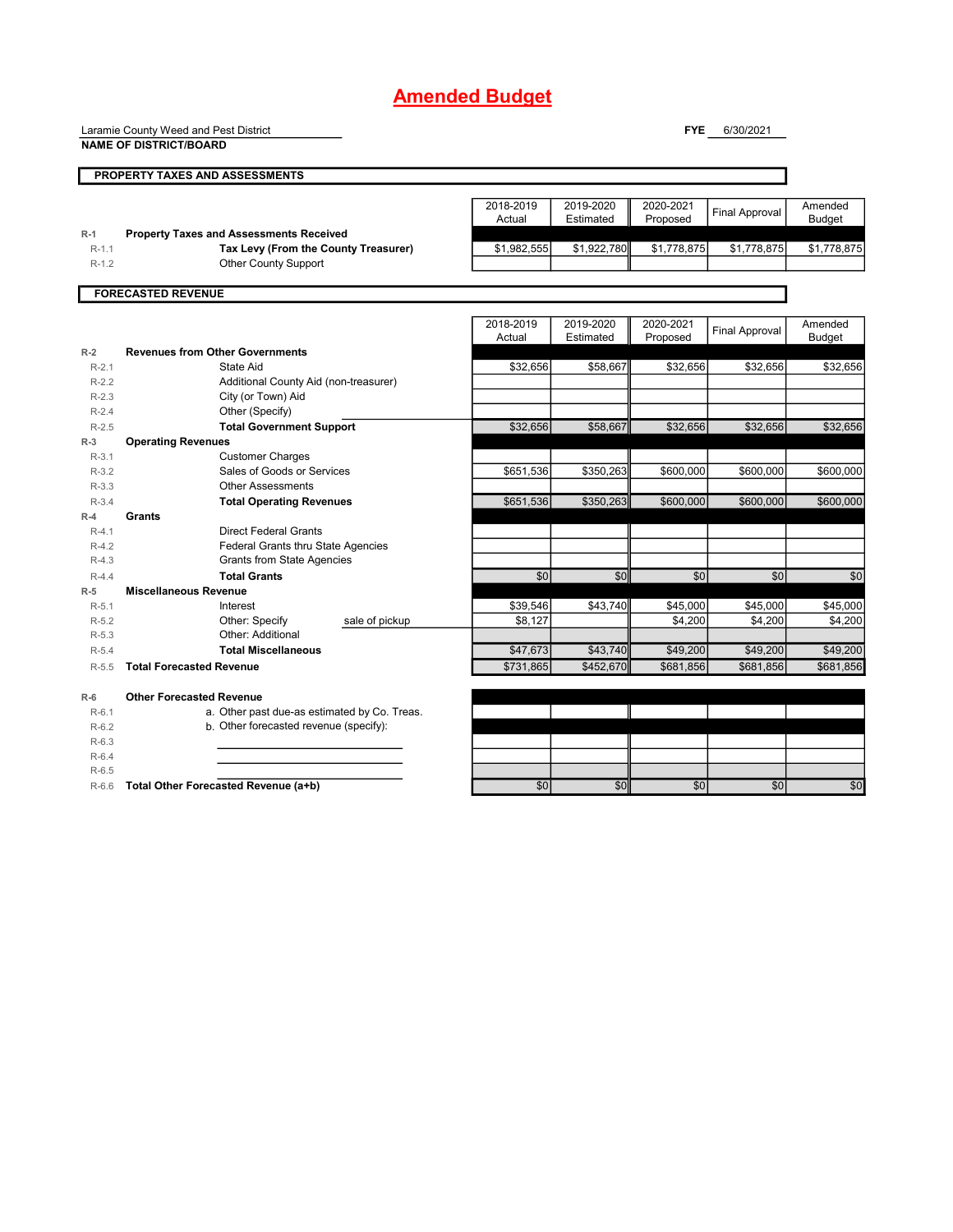### **CAPITAL OUTLAY BUDGET**

| $E-1$     | <b>Capital Outlay</b> |                         |  |
|-----------|-----------------------|-------------------------|--|
|           |                       |                         |  |
| $E-1.1$   |                       | <b>Real Property</b>    |  |
| $E-1.2$   |                       | Vehicles                |  |
| $E - 1.3$ |                       | <b>Office Equipment</b> |  |
| $E - 1.4$ |                       | Other (Specify)         |  |
| $E-1.5$   |                       |                         |  |
| $E - 1.6$ |                       |                         |  |
| $E - 1.7$ |                       |                         |  |
| $E-1.8$   | TOTAL CAPITAL OUTLAY  |                         |  |

|         |                             |                      | 2018-2019<br>Actual | 2019-2020<br>Estimated | 2020-2021<br>Proposed | Final Approval | Amended<br><b>Budget</b> |
|---------|-----------------------------|----------------------|---------------------|------------------------|-----------------------|----------------|--------------------------|
|         | <b>Capital Outlay</b>       |                      |                     |                        |                       |                |                          |
| $E-1.1$ |                             | <b>Real Property</b> | \$31,697            |                        | \$20,000              | \$20,000       | \$20,000                 |
| $E-1.2$ |                             | Vehicles             | \$73,398            | \$6,899                | \$100,000             | \$100,000      | \$100,000                |
| $E-1.3$ |                             | Office Equipment     |                     |                        |                       |                |                          |
| $E-1.4$ |                             | Other (Specify)      |                     |                        |                       |                |                          |
| $E-1.5$ |                             |                      |                     |                        |                       |                |                          |
| $E-1.6$ |                             |                      |                     |                        |                       |                |                          |
| $E-1.7$ |                             |                      |                     |                        |                       |                |                          |
| $E-1.8$ | <b>TOTAL CAPITAL OUTLAY</b> |                      | \$105,095           | \$6,899                | \$120,000             | \$120,000      | \$120,000                |

### **ADMINISTRATION BUDGET**

|                    |                                      |                                 | 2018-2019<br>Actual | 2019-2020<br>Estimated | 2020-2021<br>Proposed | Final Approval | Amended<br><b>Budget</b> |
|--------------------|--------------------------------------|---------------------------------|---------------------|------------------------|-----------------------|----------------|--------------------------|
| $E-2$              | <b>Personnel Services</b>            |                                 |                     |                        |                       |                |                          |
| $E - 2.1$          |                                      | Administrator                   |                     |                        |                       |                |                          |
| $E - 2.2$          |                                      | Secretary                       |                     |                        |                       |                |                          |
| $E-2.3$            |                                      | Clerical                        |                     |                        |                       |                |                          |
| $E - 2.4$          |                                      | Other (Specify)                 |                     |                        |                       |                |                          |
| $E-2.5$            |                                      | salaries                        | \$92,028            | \$94,713               | \$106,500             | \$106,500      | \$106,500                |
| $E - 2.6$          |                                      |                                 |                     |                        |                       |                |                          |
| $E - 2.7$          |                                      |                                 |                     |                        |                       |                |                          |
| $E-3$              | <b>Board Expenses</b>                |                                 |                     |                        |                       |                |                          |
| $E-3.1$            |                                      | Travel                          | \$3,133             | \$3,059                | \$4,000               | \$4,000        | \$4,000                  |
| $E-3.2$            |                                      | Mileage                         | \$5,043             | \$4,405                | \$5,000               | \$5,000        | \$5,000                  |
| $E - 3.3$          |                                      | Other (Specify)                 |                     |                        |                       |                |                          |
| $E-3.4$            |                                      |                                 |                     |                        |                       |                |                          |
| $E-3.5$            |                                      |                                 |                     |                        |                       |                |                          |
| $E - 3.6$          |                                      |                                 |                     |                        |                       |                |                          |
| $E-4$              | <b>Contractual Services</b>          |                                 |                     |                        |                       |                |                          |
| $E-4.1$            |                                      | Legal                           | \$685               | \$0                    | \$1,000               | \$1,000        | \$1,000                  |
| $E-4.2$            |                                      | Accounting/Auditing             |                     |                        |                       |                |                          |
| $E-4.3$            |                                      | Other (Specify)                 |                     |                        |                       |                |                          |
| $E-4.4$            |                                      | Professional fees               |                     | \$870                  | \$2,000               | \$2,000        | \$2,000                  |
| $E-4.5$            |                                      |                                 |                     |                        |                       |                |                          |
| $E-4.6$            |                                      |                                 |                     |                        |                       |                |                          |
| $E-5$              | <b>Other Administrative Expenses</b> |                                 |                     |                        |                       |                |                          |
| $E-5.1$            |                                      | <b>Office Supplies</b>          | \$8,953             | \$8,807                | \$10,000              | \$10,000       | \$10,000                 |
| $E-5.2$            |                                      | Office equipment, rent & repair | \$2,562             | \$1,068                | \$3,000               | \$3,000        | \$3,000                  |
| $E-5.3$            |                                      | Education                       | \$4,327             |                        | \$5,000               | \$5,000        | \$5,000                  |
| $E - 5.4$          |                                      | Registrations                   | \$1,649             | \$900                  | \$3,000               | \$3,000        | \$3,000                  |
| $E-5.5$            |                                      | Other (Specify)                 |                     |                        |                       |                |                          |
| $E - 5.6$          |                                      | Advertising                     | \$2,920             | \$2,649                | \$3,000               | \$3,000        | \$3,000                  |
| $E - 5.7$          |                                      | Dues & Subscriptions            | \$2,834             | \$2,939                | \$3,000               | \$3,000        | \$3,000                  |
|                    |                                      |                                 |                     |                        |                       |                |                          |
| $E - 5.8$<br>$E-6$ | <b>TOTAL ADMINISTRATION</b>          |                                 | \$124,134           | \$119,410              | \$145,500             | \$145,500      | \$145,500                |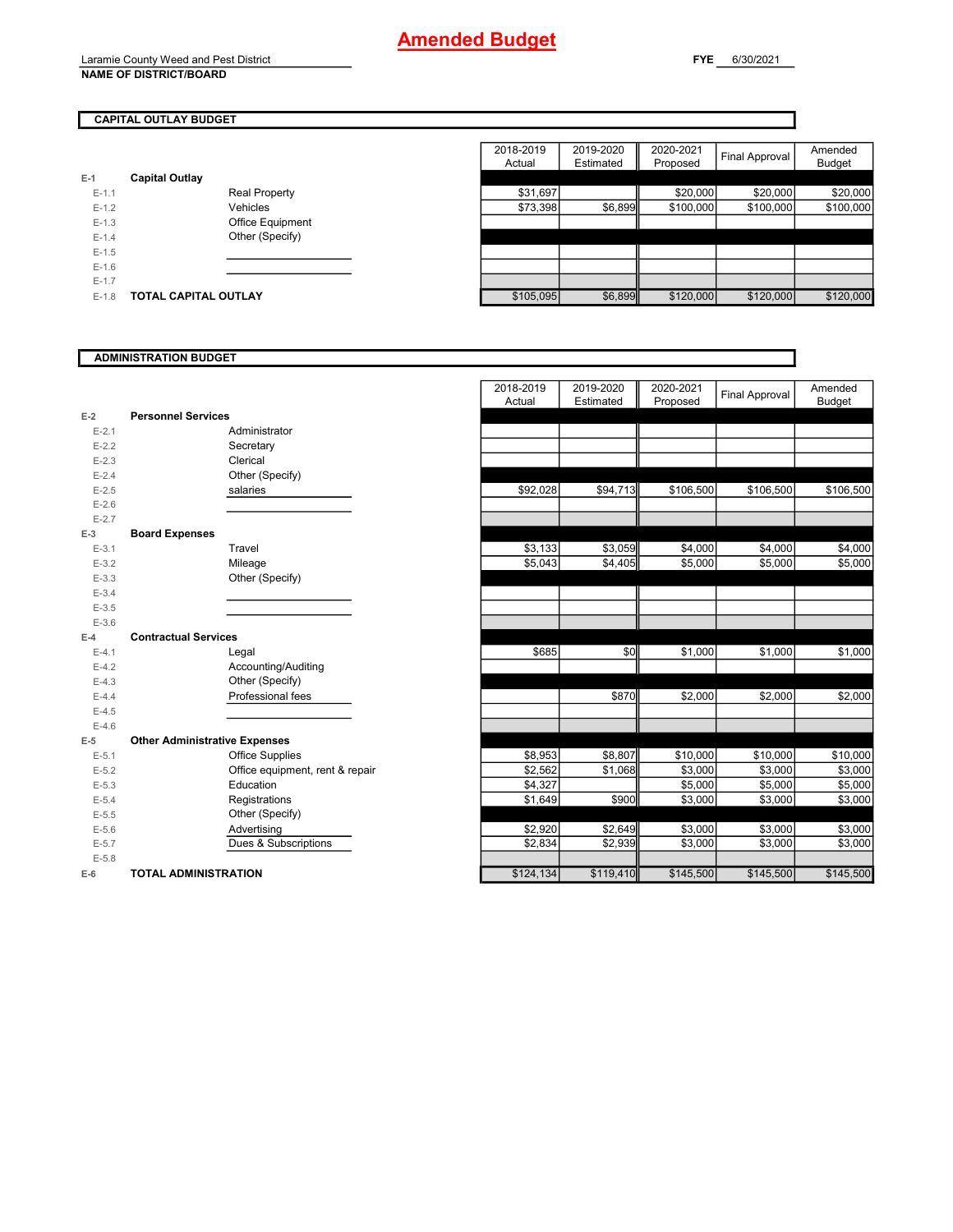Laramie County Weed and Pest District

**FYE** 6/30/2021

### **OPERATIONS BUDGET**

| E-7       | <b>Personnel Services</b>              |
|-----------|----------------------------------------|
| $E - 7.1$ | Wages--Operations                      |
| $E - 7.2$ | <b>Service Contracts</b>               |
| $E - 7.3$ | Other (Specify)                        |
| $E - 7.4$ |                                        |
| $E - 7.5$ |                                        |
| $E - 7.6$ |                                        |
| $E-8$     | <b>Travel</b>                          |
| $E-8.1$   | Mileage                                |
| $E-8.2$   | Other (Specify)                        |
| $E-8.3$   | Travel                                 |
| $E - 8.4$ |                                        |
| $E-8.5$   |                                        |
| $E-9$     | <b>Operating supplies (List)</b>       |
| $E-9.1$   | supplies                               |
| $E-9.2$   | Gas/Fuel/Oil                           |
| $E-9.3$   | <b>Utilities</b>                       |
| $E-9.4$   | Chemical purchases                     |
| $E-9.5$   |                                        |
| $E-10$    | <b>Program Services (List)</b>         |
| $E-10.1$  | cost share                             |
| $E-10.2$  | Bio control research                   |
| $E-10.3$  |                                        |
| $E-10.4$  |                                        |
| $E-10.5$  |                                        |
| $E-11$    | <b>Contractual Arrangements (List)</b> |
| $E-11.1$  | State Hwy spraying                     |
| $E-11.2$  |                                        |
| $E-11.3$  | <b>City Cheyenne</b>                   |
| $E-11.4$  |                                        |
| $E-11.5$  |                                        |
| $E-12$    | <b>Other operations (Specify)</b>      |
| $E-12.1$  | <b>Repairs Vehicles</b>                |
| $E-12.2$  | repairs building                       |
| $E-12.3$  | Rent                                   |
| $E-12.4$  | Sales tax expense                      |
| $E-12.5$  |                                        |
| $E-13$    | <b>TOTAL OPERATIONS</b>                |

|                |                                        | 2018-2019<br>Actual | 2019-2020<br>Estimated | 2020-2021<br>Proposed | <b>Final Approval</b> | Amended<br><b>Budget</b> |
|----------------|----------------------------------------|---------------------|------------------------|-----------------------|-----------------------|--------------------------|
| $\overline{7}$ | <b>Personnel Services</b>              |                     |                        |                       |                       |                          |
| $E - 7.1$      | Wages--Operations                      | \$129,818           | \$127,245              | \$150,000             | \$150,000             | \$150,000                |
| $E - 7.2$      | Service Contracts                      |                     |                        |                       |                       |                          |
| $E - 7.3$      | Other (Specify)                        |                     |                        |                       |                       |                          |
| $E - 7.4$      |                                        |                     |                        |                       |                       |                          |
| $E - 7.5$      |                                        |                     |                        |                       |                       |                          |
| $E - 7.6$      |                                        |                     |                        |                       |                       |                          |
| 8              | <b>Travel</b>                          |                     |                        |                       |                       |                          |
| $E-8.1$        | Mileage                                | \$547               | \$341                  | \$500                 | \$500                 | \$500                    |
| $E-8.2$        | Other (Specify)                        |                     |                        |                       |                       |                          |
| $E-8.3$        | Travel                                 | \$4,036             | \$2,835                | \$5,000               | \$5,000               | \$5,000                  |
| $E - 8.4$      |                                        |                     |                        |                       |                       |                          |
| $E-8.5$        |                                        |                     |                        |                       |                       |                          |
| 9              | <b>Operating supplies (List)</b>       |                     |                        |                       |                       |                          |
| $E-9.1$        | supplies                               | \$6,357             | \$4,275                | \$8,000               | \$8,000               | \$8,000                  |
| $E-9.2$        | Gas/Fuel/Oil                           | \$17,671            | \$10,822               | \$17,000              | \$17,000              | \$17,000                 |
| $E-9.3$        | <b>Utilities</b>                       | \$30,338            | \$29,331               | \$30,000              | \$30,000              | \$30,000                 |
| $E-9.4$        | Chemical purchases                     | \$625,995           | \$461,525              | \$600,000             | \$600,000             | \$600,000                |
| $E-9.5$        |                                        |                     |                        |                       |                       |                          |
| 10             | <b>Program Services (List)</b>         |                     |                        |                       |                       |                          |
| $E-10.1$       | cost share                             | \$159,797           | \$140,461              | \$200,000             | \$200,000             | \$200,000                |
| $E-10.2$       | Bio control research                   | \$0                 | \$0                    | \$10,000              | \$10,000              | \$10,000                 |
| $E-10.3$       |                                        |                     |                        |                       |                       |                          |
| $E-10.4$       |                                        |                     |                        |                       |                       |                          |
| $E-10.5$       |                                        |                     |                        |                       |                       |                          |
| 11             | <b>Contractual Arrangements (List)</b> |                     |                        |                       |                       |                          |
| $E-11.1$       | State Hwy spraying                     | \$20,580            | \$20,580               | \$20,580              | \$20,580              | \$20,580                 |
| $E-11.2$       |                                        |                     |                        |                       |                       |                          |
| E-11.3         | City Cheyenne                          | \$642,871           | \$559,629              | \$586,406             | \$586,406             | \$586,406                |
| $E-11.4$       |                                        |                     |                        |                       |                       |                          |
| $E-11.5$       |                                        |                     |                        |                       |                       |                          |
| 12             | Other operations (Specify)             |                     |                        |                       |                       |                          |
| $E-12.1$       | <b>Repairs Vehicles</b>                | \$19,465            | \$13,464               | \$20,000              | \$20,000              | \$20,000                 |
| $E-12.2$       | repairs building                       | \$4,198             | \$10,695               | \$10,000              | \$10,000              | \$10,000                 |
| $E-12.3$       | Rent                                   | \$1,518             | \$480                  | \$1,518               | \$1,518               | \$1,518                  |
| $E-12.4$       | Sales tax expense                      | \$14,512            | \$16,680               | \$17,000              | \$17,000              | \$17,000                 |
| $E-12.5$       |                                        |                     |                        |                       |                       |                          |
| 13             | <b>TOTAL OPERATIONS</b>                | \$1,677,703         | \$1,398,363            | \$1,676,004           | \$1,676,004           | \$1,676,004              |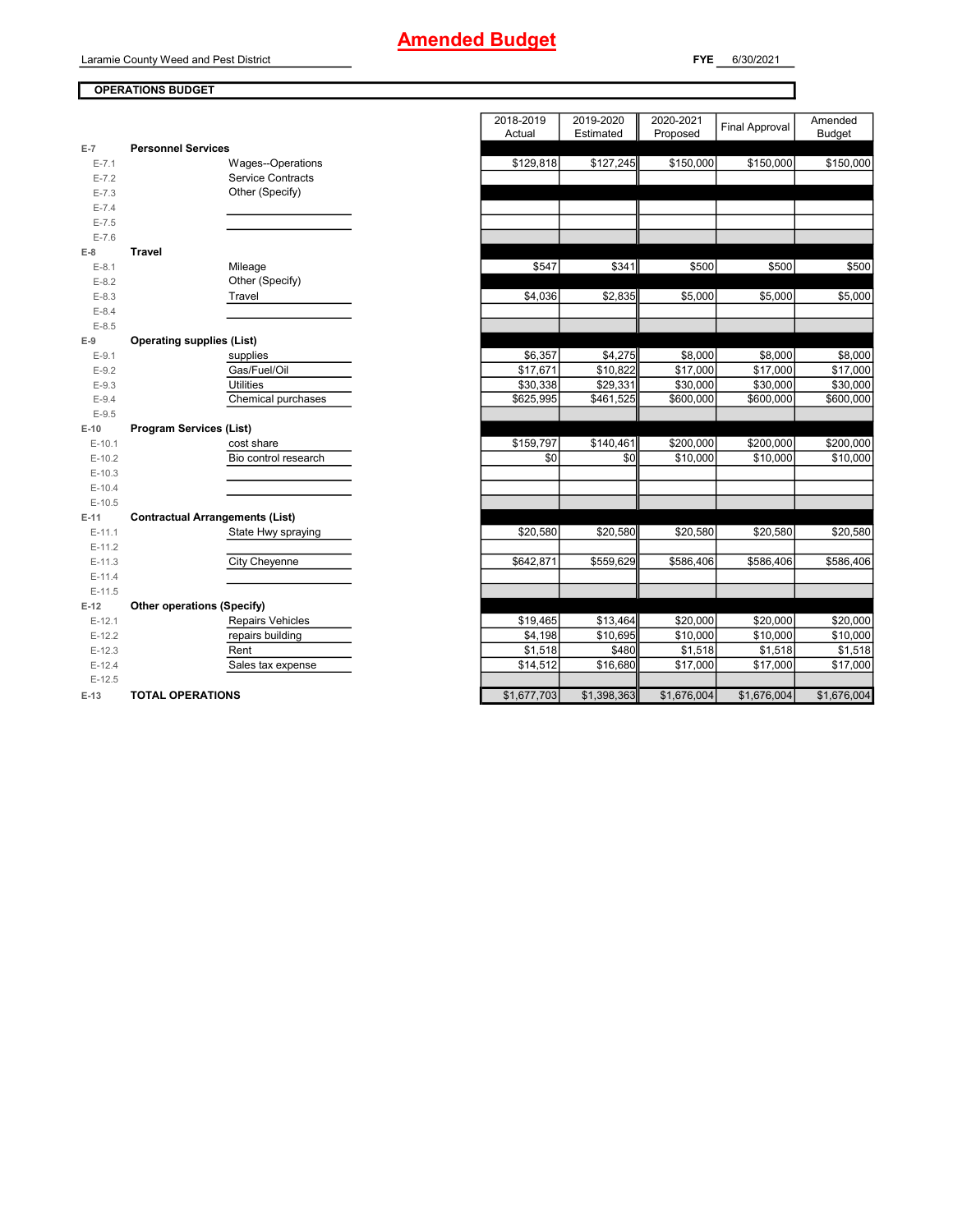2018-2019 Actual

2019-2020 Estimated

Laramie County Weed and Pest District

**INDIRECT COSTS BUDGET**

**E-15 Indirect payroll costs:**

Final Approval

Amended Budget

2020-2021 Proposed

| $E-14$ | Insurance |  |  |
|--------|-----------|--|--|

| $E-14.1$ | Liability                    | \$11,456 | \$2,720  | \$3,000   | \$3,000   | \$3,000   |
|----------|------------------------------|----------|----------|-----------|-----------|-----------|
| $E-14.2$ | Buildings and vehicles       |          | \$9,167  | \$10,000  | \$10,000  | \$22,435  |
| $E-14.3$ | Equipment                    |          |          |           |           |           |
| $E-14.4$ | Other (Specify)              |          |          |           |           |           |
| $E-14.5$ | Licenses/Bonds               | \$645    | \$3,145  | \$2,000   | \$2,000   | \$2,000   |
| $E-14.6$ |                              |          |          |           |           |           |
| $E-14.7$ |                              |          |          |           |           |           |
| $-15$    | Indirect payroll costs:      |          |          |           |           |           |
| $E-15.1$ | FICA (Social Security) taxes | \$62,420 | \$72,627 | \$75,000  | \$75,000  | \$75,000  |
| $E-15.2$ | <b>Workers Compensation</b>  | \$5,680  | \$5,196  | \$5,000   | \$5,000   | \$5,000   |
| $E-15.3$ | <b>Unemployment Taxes</b>    |          |          |           |           |           |
| $E-15.4$ | Retirement                   | \$42,662 | \$52,659 | \$50,000  | \$50,000  | \$50,000  |
| $E-15.5$ | Health Insurance             | \$86,687 | \$89,186 | \$104,000 | \$104,000 | \$104,000 |
| $E-15.6$ | Other (Specify)              |          |          |           |           |           |
| $E-15.7$ |                              |          |          |           |           |           |
| $E-15.8$ |                              |          |          |           |           |           |
| $E-15.9$ |                              |          |          |           |           |           |
|          |                              |          |          |           |           |           |

### E-17 **TOTAL INDIRECT COSTS EXECUTE:** TOTAL INDIRECT COSTS

### **DEBT SERVICE BUDGET**

|         |                           | 2018-2019<br>Actual | 2019-2020<br>Estimated | 2020-2021<br>Proposed | Final Approval | Amended<br><b>Budget</b> |
|---------|---------------------------|---------------------|------------------------|-----------------------|----------------|--------------------------|
| $D-1$   | <b>Debt Service</b>       |                     |                        |                       |                |                          |
| $D-1.1$ | Principal                 |                     |                        |                       |                |                          |
| $D-1.2$ | Interest                  |                     |                        |                       |                |                          |
| $D-1.3$ | Fees                      |                     |                        |                       |                |                          |
| $D-2$   | <b>TOTAL DEBT SERVICE</b> | \$0                 | \$0                    | \$0                   | \$0            | \$0                      |